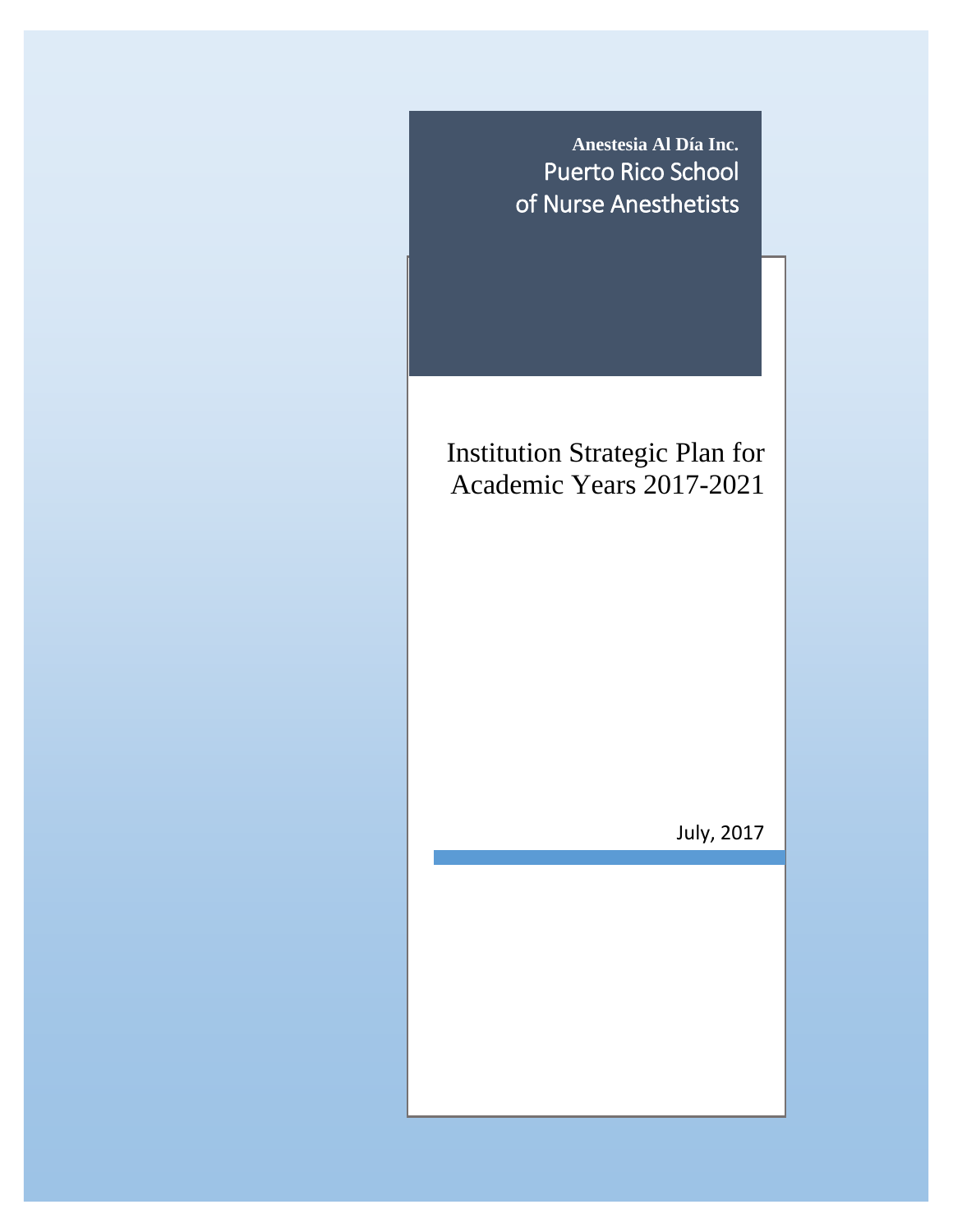## **Executive Summary**

The community of the Puerto Rico School of Nurses Anesthetists, is aware of the challenges the education and the country currently face. Based in this concern, went up to the task of developing a systematic analysis to identify the endogenous and exogenous more relevant factors and transform them in measurable strategic issues that can be attended through goals, objectives and activities. Enclosed in all these considerations, an action plan for five years was set. Along with the goals, objectives and outcomes, this plan includes the timeframes for implementation, the unit responsible for its accountability and the allocated budget.

Following the SWOT analysis that was conducted as a first step before the development of the strategic plan, four main areas were identified: (1) Ensure academic supply; (2) Ensure operation and financial stability; (3) Strengthen the academic and personal support of students and; (4) Achieve better institutional positioning.

It is hoped that these four strategic issues will contribute to strengthening the institutional mission of providing nursing education programs that can meet the needs of students who choose the School as their center of study. With this, it is expected to achieve the vision of the School to be the leading institution of the country in specialized graduate studies of Anesthesia Sciences. This plan represents the effort of staff and professors that contributed to the development of goals and objectives. The monitoring of this plan will be conducted by all members of the academic community, since there are specific tasks that are assigned to each one throughout the five years that are included.

This strategic plan is presented as an additional tool to achieve the direction proposed by the School while reaffirming the appraisal of its activities as a continuous process. The following is the Strategic Plan for the academic years 2017-2021.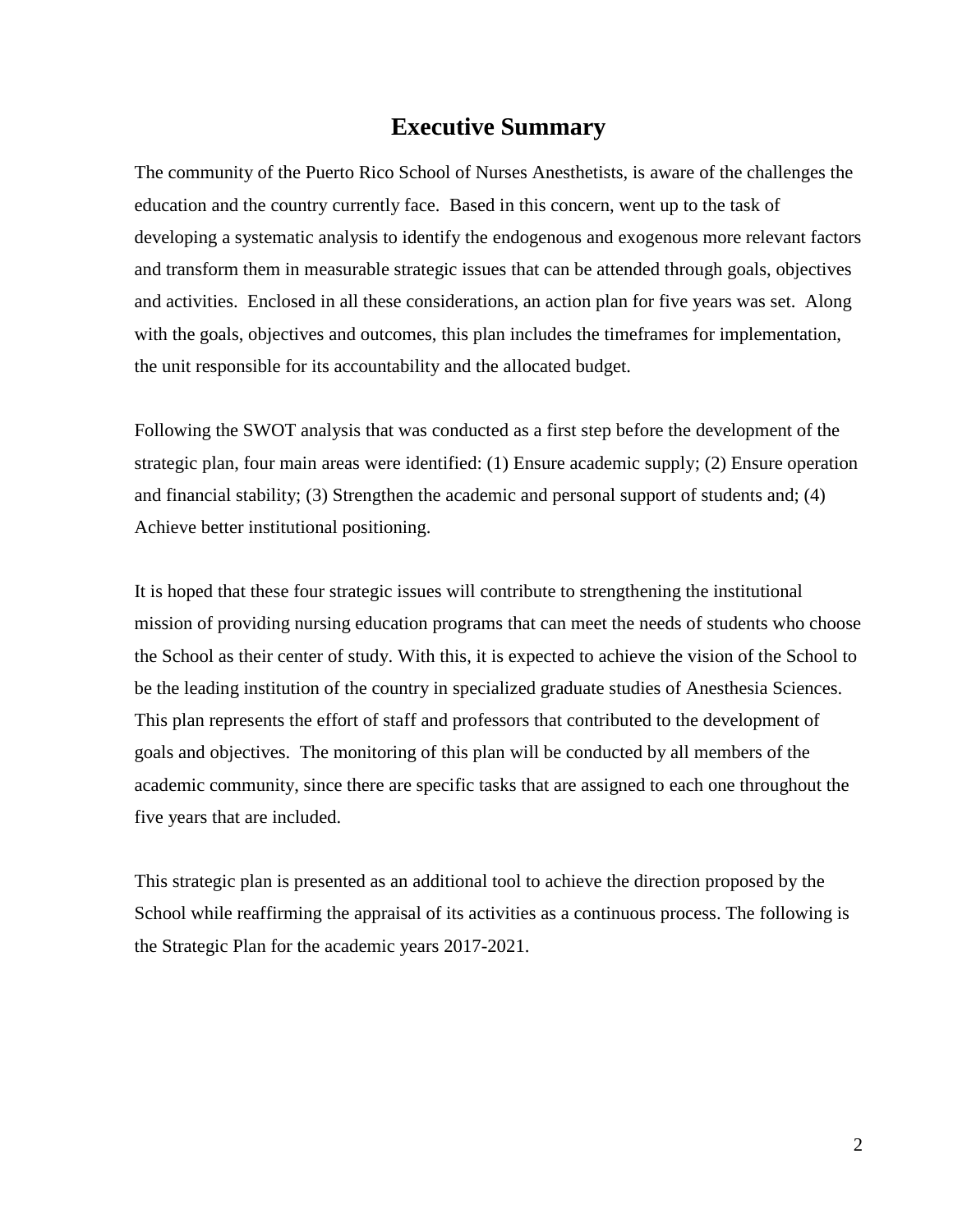## Table of Contents

Strategic Planning Team

Carlos J. Borrero Ríos, CRNA, MSA President/CEO, Anestesia al Día, Inc. Denisse Rivera<br>
Noraida Domínguez-Flores<br>
2015 - Dean of Academic Affairs<br>
2021 - Dean of Academic Affairs Noraida Domínguez-Flores<br>
Gabriel Moreno, CPA, CICA<br>
Budget & Fiscal Consultant Gabriel Moreno, CPA, CICA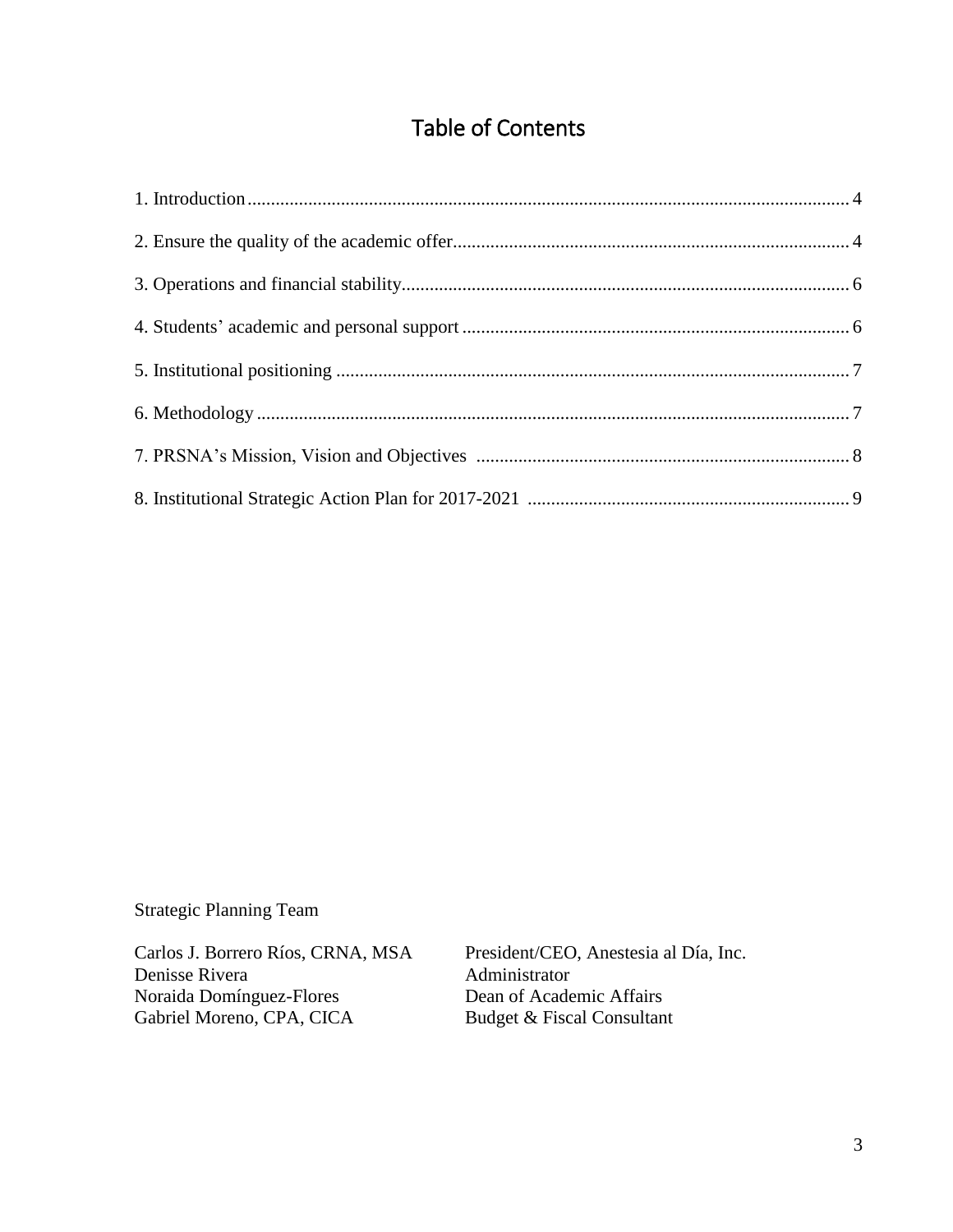### <span id="page-3-0"></span>1. Introduction

The Strategic Plan 2017-2021 is a product of the effort of the Puerto Rico School of Nurse Anesthetists (PRSNA) to project the institution's development for the next five years as one institution of excellence and quality within the field of health in Puerto Rico.

The responsibility for the implementation and success of this plan rests in the Administrative and Academic Direction of the School. To the extent that it is implemented, it will incorporate the input of faculty and students, in addition to the review by the School Direction.

The Plan emanates from an analysis of the internal and external environment within which the PRSNA will operate. The result of this analysis has led to the development of goals and objectives specifically to respond to the anticipated needs for the success of the PRSNA as an educational center that graduates high quality health professionals.

### <span id="page-3-1"></span>2. Ensure the quality of the academic offer

Our Master Science in Anesthesia is our first program in our institution, it is considered a priority to ensure the quality of our academic offering. Since the Puerto Rico Council on Education establishes specific requirements for the authorization and reauthorization of the institution, our program was designed following these guidelines. However, in the spirit of always striving for excellence, as well as providing students with the best opportunities for professional development, the Program has incorporated the American Association of Nurse Anesthetists' Guides into its internal curricular structure. In this way, these sets of criteria will be reflected in the external structure.

On the other hand, PRSNA has been working to develop new academic offerings. Following the Puerto Rico Council on Education regulations, we designed a Master degree in Nursing with Specialty in Critical Care. This new academic program will be our second graduate degree. The offering of this new academic program is planned to initiate in 2018. Moreover, to guarantee the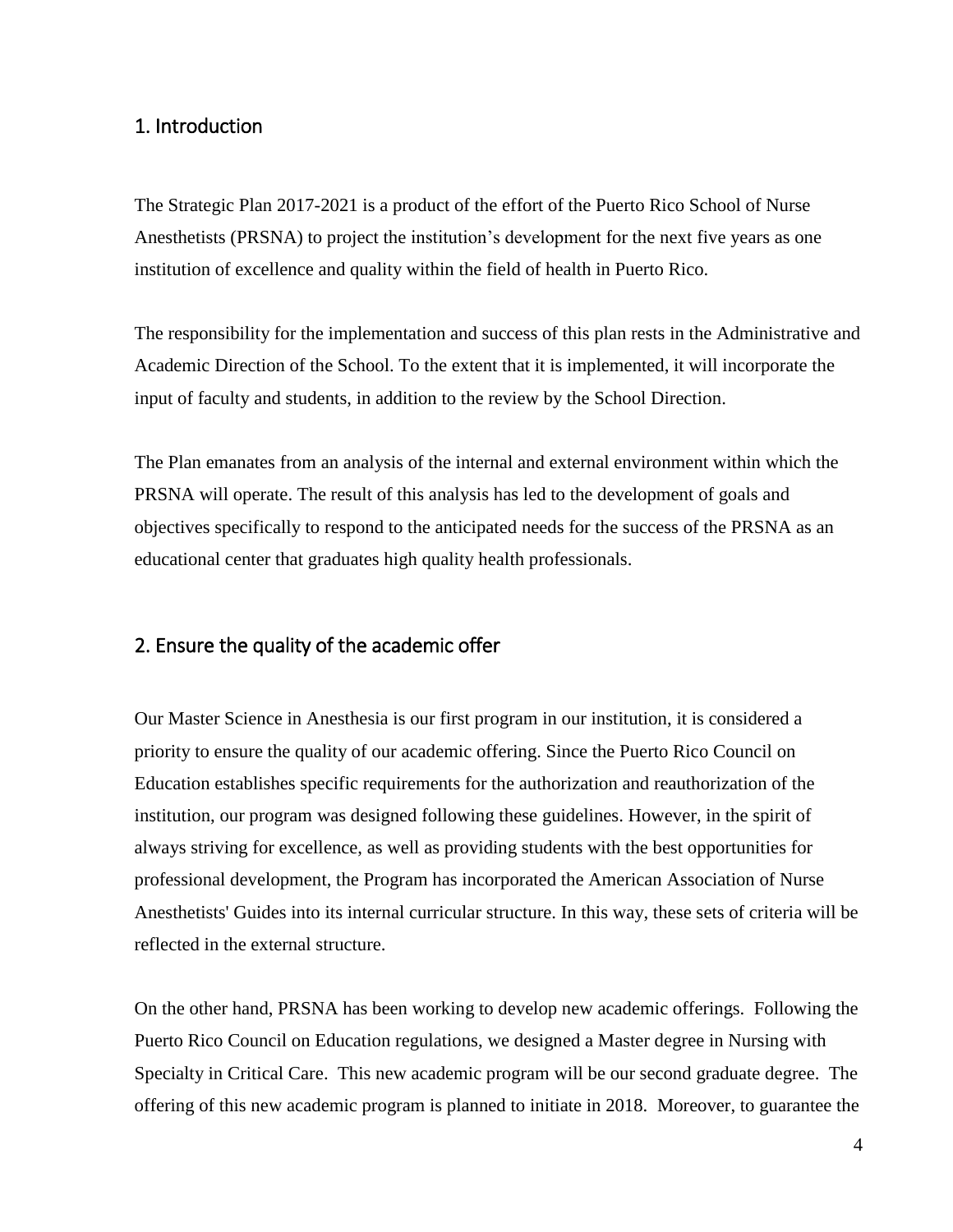institutional growth, we plan to continue with the development of new academic programs (graduate and undergraduate), while recruiting excellent faculty members and staff.

The Recruitment Plan and the Faculty Manual establish the policies and processes for the recruitment and development of the faculty. In compliance with these policies, the Teaching Training Plan has been established which includes the mechanism for periodically estimating the needs for improvement or development of teaching staff as a basis for the plan.

Also, a continuous Institutional and Academic Assessment Plan has been established that covers all aspects of the program: government, curriculum, resources, faculty and students. The Institution will demonstrate its commitment to quality through a continuous process of data analysis and decision making based on its results. They will be used in budget decisions, faculty improvement projects, facilities, academic and physical resources, curriculum and teaching.

The Institutional and Academic Assessment Plan includes specific instruments for the collection of data and methodology for its analysis, through which it is expected to carry out academic and administrative monitoring and improvement. The continuous improvement of the faculty will be sought, both in the clinical update and in the pedagogical strategies. It is expected to provide students with solid academic support and clinical practice. The medical records, instructional designs, appraisal practices and the incorporation of technology in both theoretical and clinical teaching will be evaluated. Periodic estimates of faculty needs will be made, and priorities will be set for a development plan.

Aside of the institutional assessment, the Institutional and Academic Assessment plan includes the assessment of the Student Learning. This plan was developed considering the curriculum of the Master Science in Anesthesia. When new academic programs begin, an assessment plan of the students learning will be developed for each one.

Considering the importance of establishing an assessment culture, we assess, not only the student learning, but all the service areas of the institution. As a result, the development of new assessment and evaluation plans is a continuous possibility, since we work to gather the needed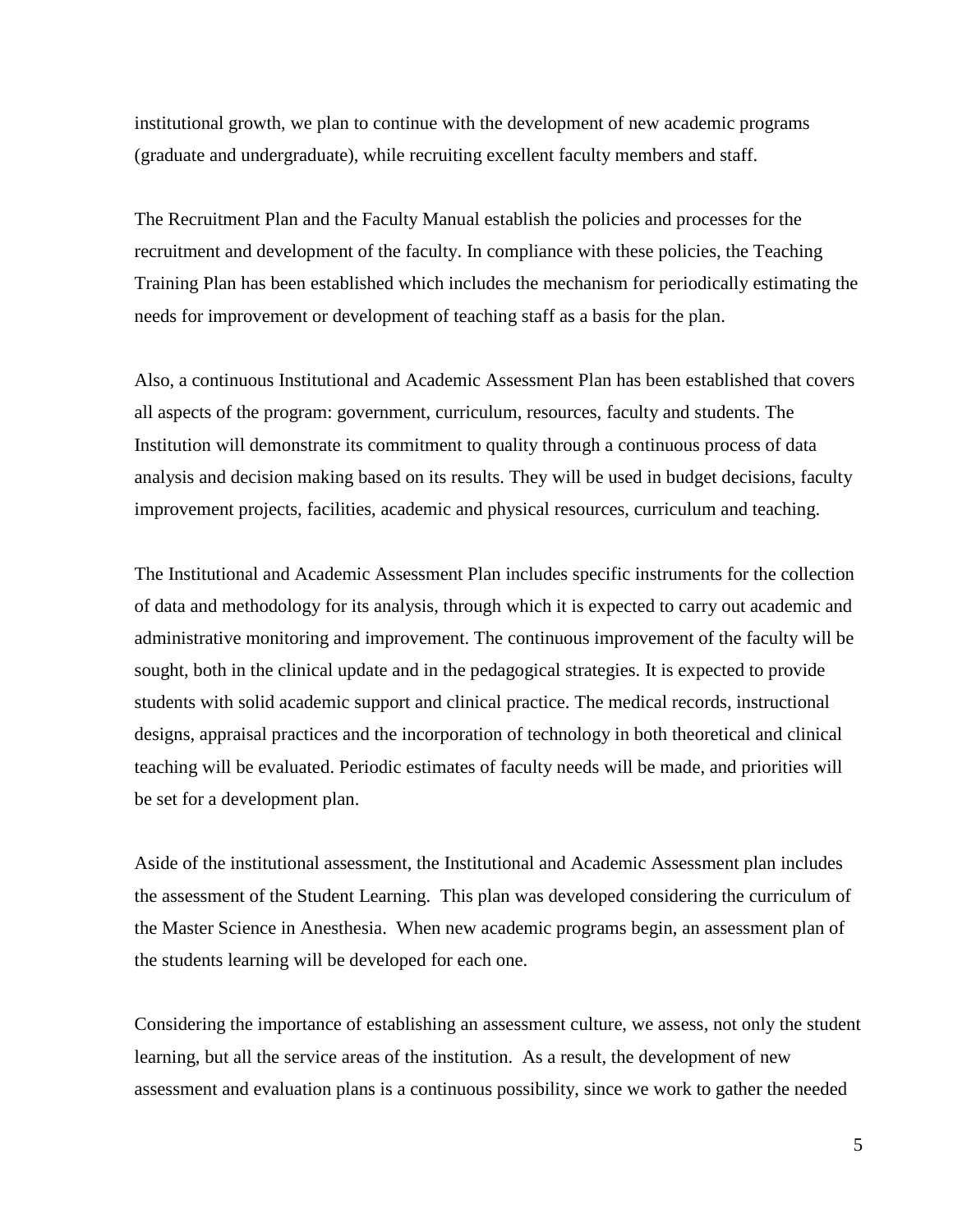evidence to determine the effectiveness of our programs and services and take assertive decisions.

### <span id="page-5-0"></span>3. Operations and financial stability

The overall financial situation, both in Puerto Rico and in the United States and at the global level, involves maximizing and optimizing available resources, as well as austerity and efficiency without losing the quality of teaching and learning as well as an environment of Work. Strategies and criteria are used to help ensure academic offerings with the greatest possible cost effectiveness, such as sharing resources with other institutions. Efficiency will be sought with strategies such as avoiding duplication of processes and procedures and excessive structure. It will try to save costs to the student in everything that is possible.

## <span id="page-5-1"></span>4. Students' academic and personal support

PRSNA provides students with effective academic and personal support. We seek to identify and anticipate their needs and provide direct or referral services as required. This is done, mainly, through systematic strategies of the Library and the Counseling Office, as stated in the policy established in the Student Handbook, in the description of library services and in the functions of the Counselor, Faculty and Librarian, in addition to prompt attention to requests for help and referrals from teachers.

The Institution stimulates and supports student participation in professional associations and provide information on activities, resources and others relevant to their development. It also supports the development of student activities or organizations and establish their formal participation in institutional committees. The faculty seeks to offer recognition and support for this participation.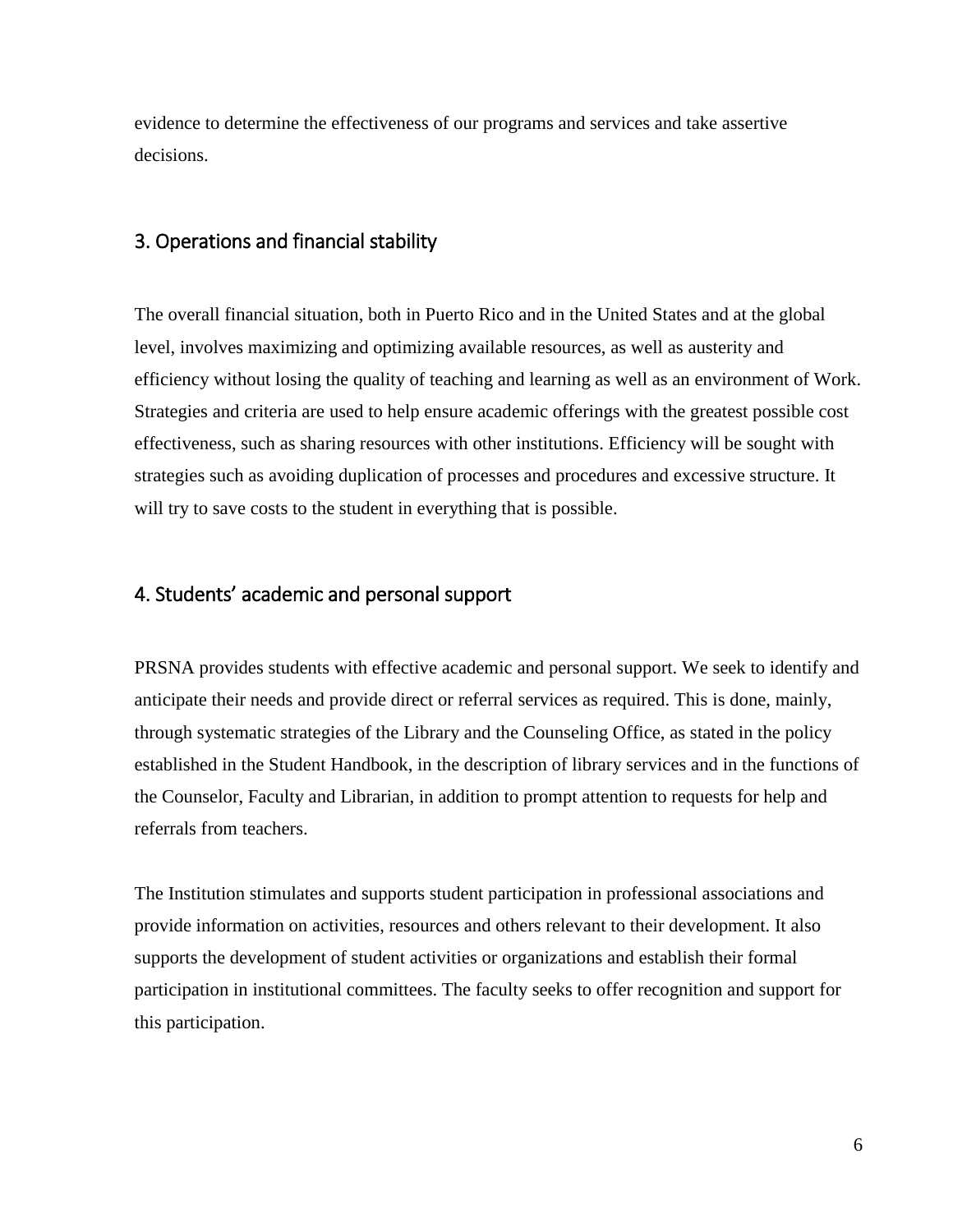#### <span id="page-6-0"></span>5. Institutional positioning

As an initial offer of a new higher education institution, the Master Science in Anesthesia seeks to position itself as one of quality and be valued, especially within its immediate community of anesthesia nursing services and in the field of health services in general. We have achieved a recognition factor through public visibility and through the development of close ties with its internal and external community. Advantages such as centric location, access to first-rate practice facilities and the ability and experience of your faculty are some of the main attractions for new and current students, all these assets are considered important when developing new academic programs that will help to position PRSNA as an excellent institution that develops excellent professionals in the health field.

The learning experiences are used to translate into the establishment of bonds between the students, the faculty and administration in collaboration by continuous improvement and progress.

## <span id="page-6-1"></span>6. Methodology

This Strategic Plan was developed by the administrative and academic management team of PRSNA. An SWOT analysis was conducted as a first step to develop this strategic plan. Through this process, it was possible to identify areas of strength and new opportunities, aspects that are important when identifying new areas for future developments. On the other hand, the weaknesses and threads that were identified, were considered to make effective decisions for the development in the next five years.

In the external environment, the criteria of the accrediting bodies, the Puerto Rico Council on Education, the statutes that govern the practice and demand of nursing in general and the specialty of anesthesia in particular, the situation of the economy, Trends in the field of health, especially in the clinical field. In the internal environment, human, physical, academic and financial resources are considered. All these aspects guide the making of decisions and the route that the institution will continue to develop and take.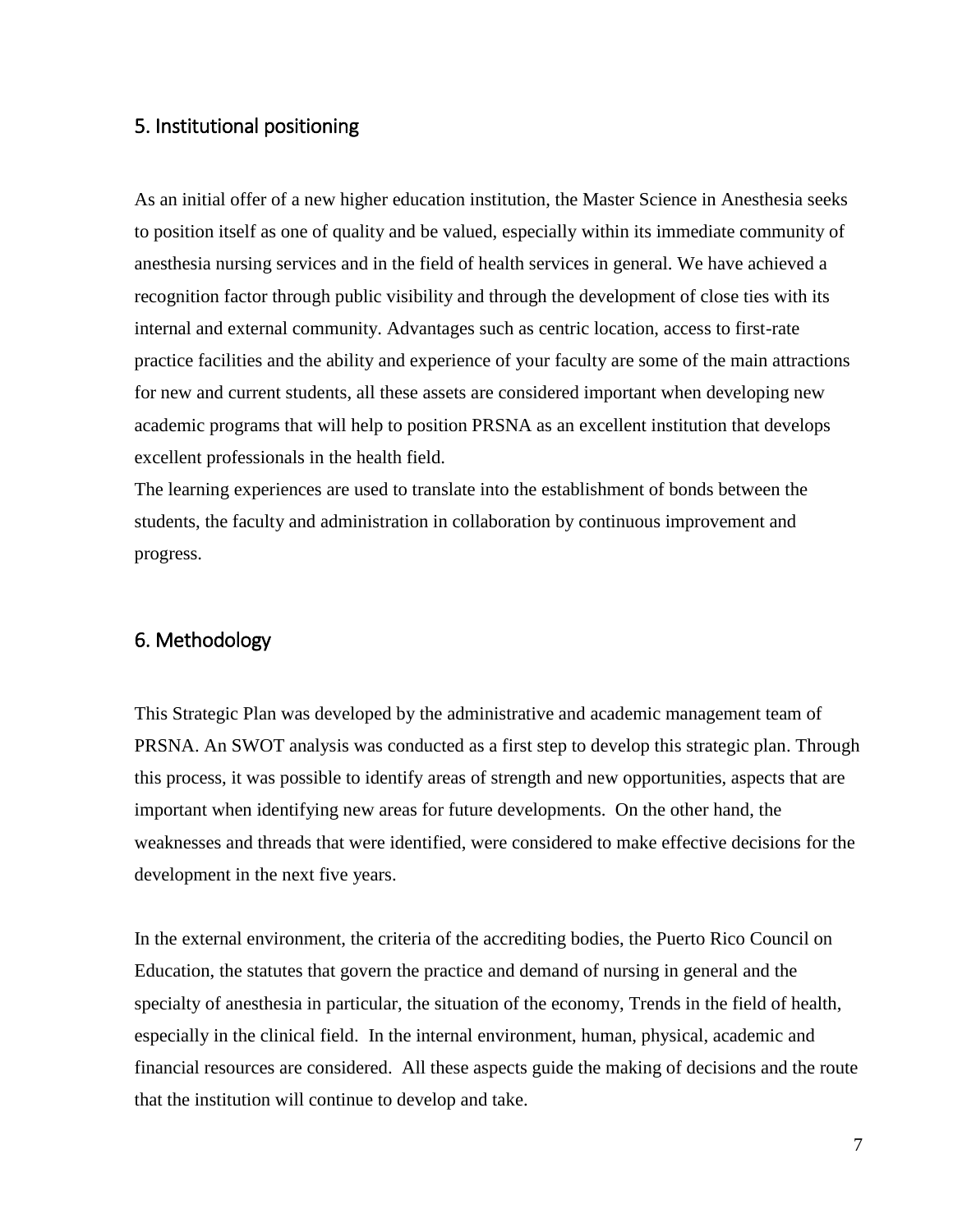As part of the planning process, the strategic plan is reviewed once a year by the management team of PRSNA. The review is conducted to identify areas that need special attention to be able to meet the expected goals. Also, it is used to identify the actions that need to be taken or other considerations that are important to quickly identify to make needed changes.

#### <span id="page-7-0"></span>7. PRSNA's Mission, Vision and Objectives

#### *The Puerto Rico School of Nurse Anesthetists*

Mission: The mission of the Puerto Rico School of Nurse Anesthetists is to contribute to the training of nursing professionals through an education of excellence that enables them to provide clinically competent care and with humanistic sensitivity. Contribute to the strengthening of a workforce capable of responding and adapting to the rapid social changes and the health needs of diverse populations. Offer nursing education programs with high quality parameters and with the skills required for advanced practice. Serve as a teaching center for professionals to keep them updated throughout their professional careers.

Vision: To become an excellent institution of higher education recognized for the preparation of nurse anesthetists and other nursing professionals renowned for the quality of their practice. To develop diverse and ample academic offerings of advanced practice to facilitate health professionals' development that capacitates them to perform up to date and safe services.

Institutional Objectives:

- 1. To prepare nurses with the right knowledge, skills and attitudes required for delivering safe services according to professional standards and discipline regulations.
- 2. To provide broad opportunities for learning that promotes the development of the competencies for nursing practice.
- 3. To develop professionals able to respond to the needs of diverse populations, to rapid social and technological changes, and to offer high quality health services.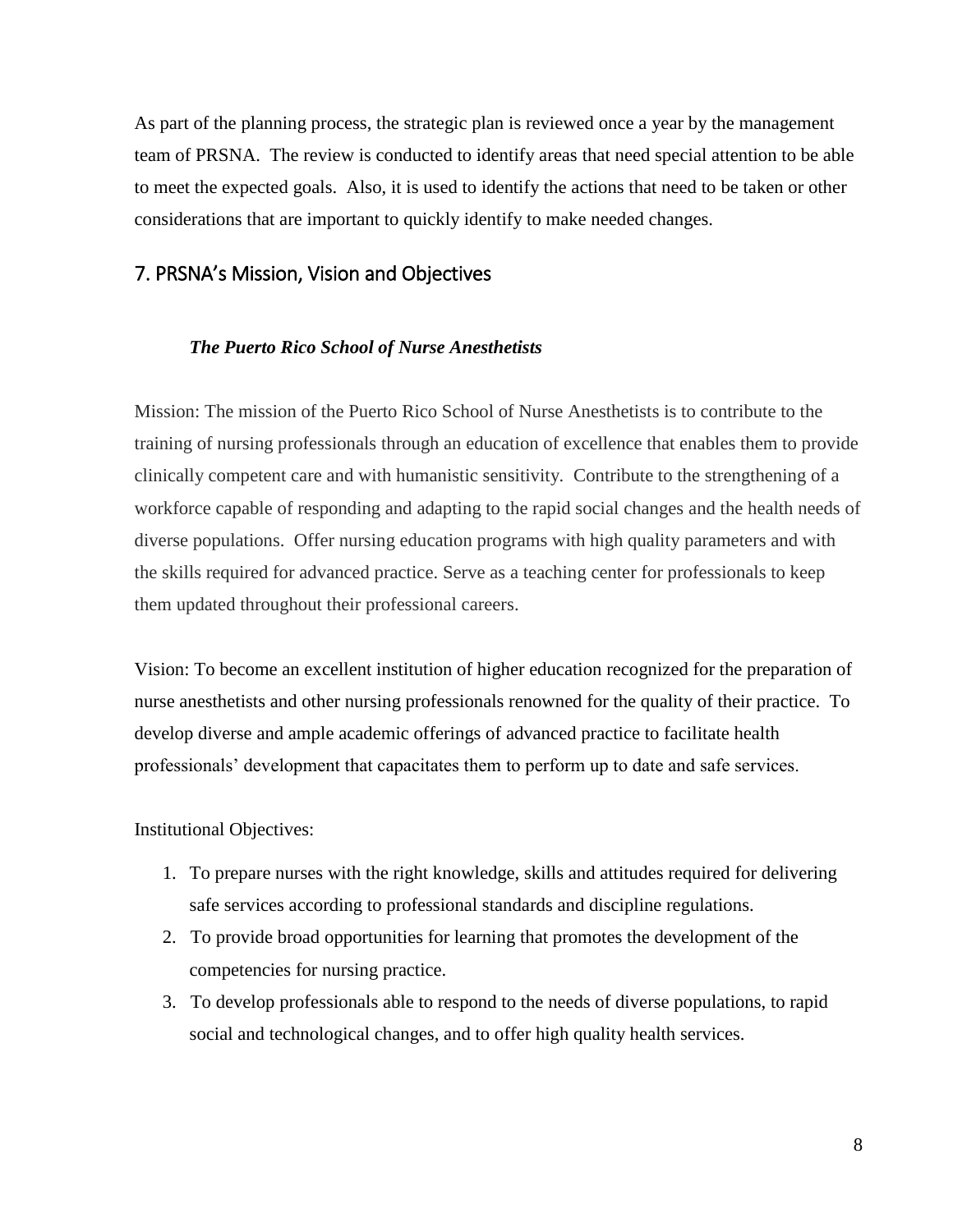# 8. Institutional Strategic Action Plan for 2017-2021

<span id="page-8-0"></span>

| Goal        | Objective                                        | <b>Actions</b>                                  | <b>Timeframe</b> | <b>Responsible</b>      |
|-------------|--------------------------------------------------|-------------------------------------------------|------------------|-------------------------|
| 1. Ensure   | 1.1 Implement the                                | 1.1a Implement the                              | Annual           | - Dean of               |
| educational | curriculum evaluation                            | assessment plan and                             |                  | <b>Academic Affairs</b> |
| excellence  | in accordance with                               | report results                                  |                  |                         |
|             | the assessment plan                              |                                                 |                  | - Program Director      |
|             | taking into account                              | 1.1b. Evidence of actions                       |                  |                         |
|             | new issues in the                                | taken as a result of the                        |                  | <b>Chief Executive</b>  |
|             | nursing field, general                           | assessment findings                             |                  | Director                |
|             | health and related                               |                                                 |                  |                         |
|             | fields, and develop                              |                                                 |                  |                         |
|             | the necessary                                    |                                                 |                  |                         |
|             | structure for its                                |                                                 |                  |                         |
|             | continuous                                       |                                                 |                  |                         |
|             | implementation.                                  |                                                 |                  | - Dean of               |
|             | 1.2 Maintain a process of<br>continuous revision | 1.2a Improve the course<br>syllabi. Evidence of | August<br>Annual | <b>Academic Affairs</b> |
|             | of the curriculum to                             | updated syllabi.                                |                  | - Program Director      |
|             | incorporate new                                  |                                                 |                  |                         |
|             | developments in                                  | 1.2b Evidence of the                            |                  |                         |
|             | clinical practice                                | discussion about the                            |                  |                         |
|             |                                                  | incorporation of new                            |                  |                         |
|             |                                                  | developments in the                             |                  |                         |
|             |                                                  | discipline.                                     |                  |                         |
|             |                                                  |                                                 |                  |                         |
|             |                                                  | 1.3c List of the                                |                  |                         |
|             |                                                  | developments                                    |                  |                         |
|             |                                                  | incorporated.                                   |                  |                         |
|             | 1.3 Maintain                                     | 1.3a Reports of the Centers                     | continuous       | - Program Director      |
|             | diversification of                               | of Practice with                                | process          |                         |
|             |                                                  | evidence of the                                 |                  | - Dean of               |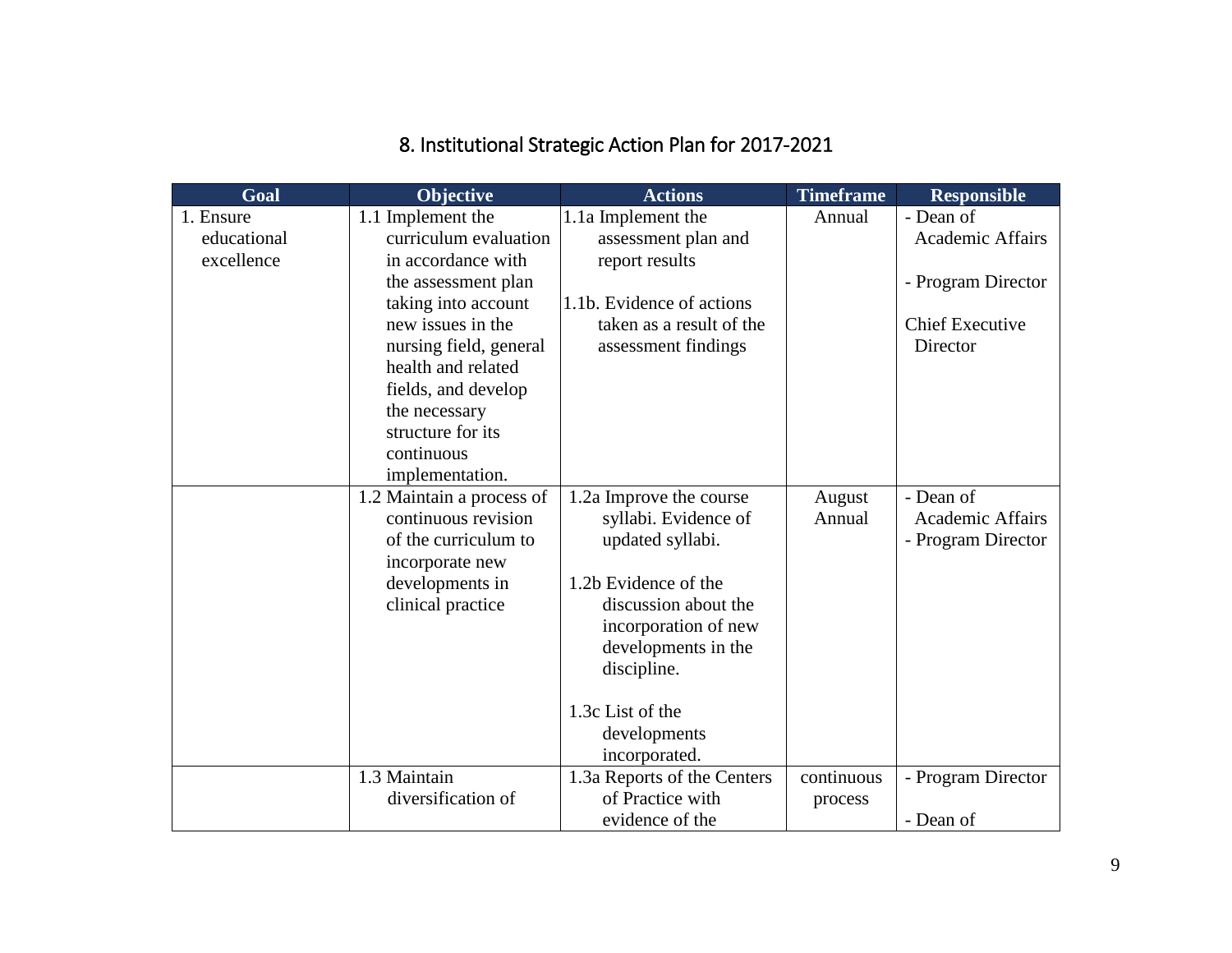| Goal | Objective                                                                                                                                                                                                                                                 | <b>Actions</b>                                                                                                                                                                                          | <b>Timeframe</b>      | <b>Responsible</b>                                                                  |
|------|-----------------------------------------------------------------------------------------------------------------------------------------------------------------------------------------------------------------------------------------------------------|---------------------------------------------------------------------------------------------------------------------------------------------------------------------------------------------------------|-----------------------|-------------------------------------------------------------------------------------|
|      | practice centers.                                                                                                                                                                                                                                         | innovations made.<br>1.3b List of the innovations<br>incorporated.                                                                                                                                      |                       | <b>Academic Affairs</b>                                                             |
|      | 1.4 Ensure a robust<br>assessment culture<br>that generates the<br>needed evidence,<br>including students'<br>feedback and peer<br>assessment,<br>providing feedback to<br>faculty members so<br>they can improve the<br>teaching-learning<br>experience. | 1.4a Assessment of the<br>student learning, other<br>academic and<br>administrative<br>processes. Evidence of<br>Faculty and staff<br>meeting minutes where<br>assessment<br>information was<br>shared. | Continuous<br>process | - Program Director<br>- Dean of<br><b>Academic Affairs</b>                          |
|      | 1.5 Ensure that<br>institutional leaders<br>clearly communicate<br>expectations about<br>the teaching-learning<br>process.                                                                                                                                | 1.5a Conduct Faculty and<br>staff meetings and<br>prepare meeting<br>minutes                                                                                                                            | Continuous<br>process | - Chief Executive<br>Office<br>- Program Director<br>- Dean of<br>Academic Affairs  |
|      | 1.6 Evaluate areas of<br>need to offer new<br>academic programs                                                                                                                                                                                           | 1.6a Maintain contact with<br>hospitals and other<br>areas where<br>specialized<br>professionals are<br>needed to identify new<br>academic programs.<br>Evidence of meetings<br>and communications.     | Continuous<br>process | - President<br>- Chief Executive<br>Officer<br>- Dean of<br><b>Academic Affairs</b> |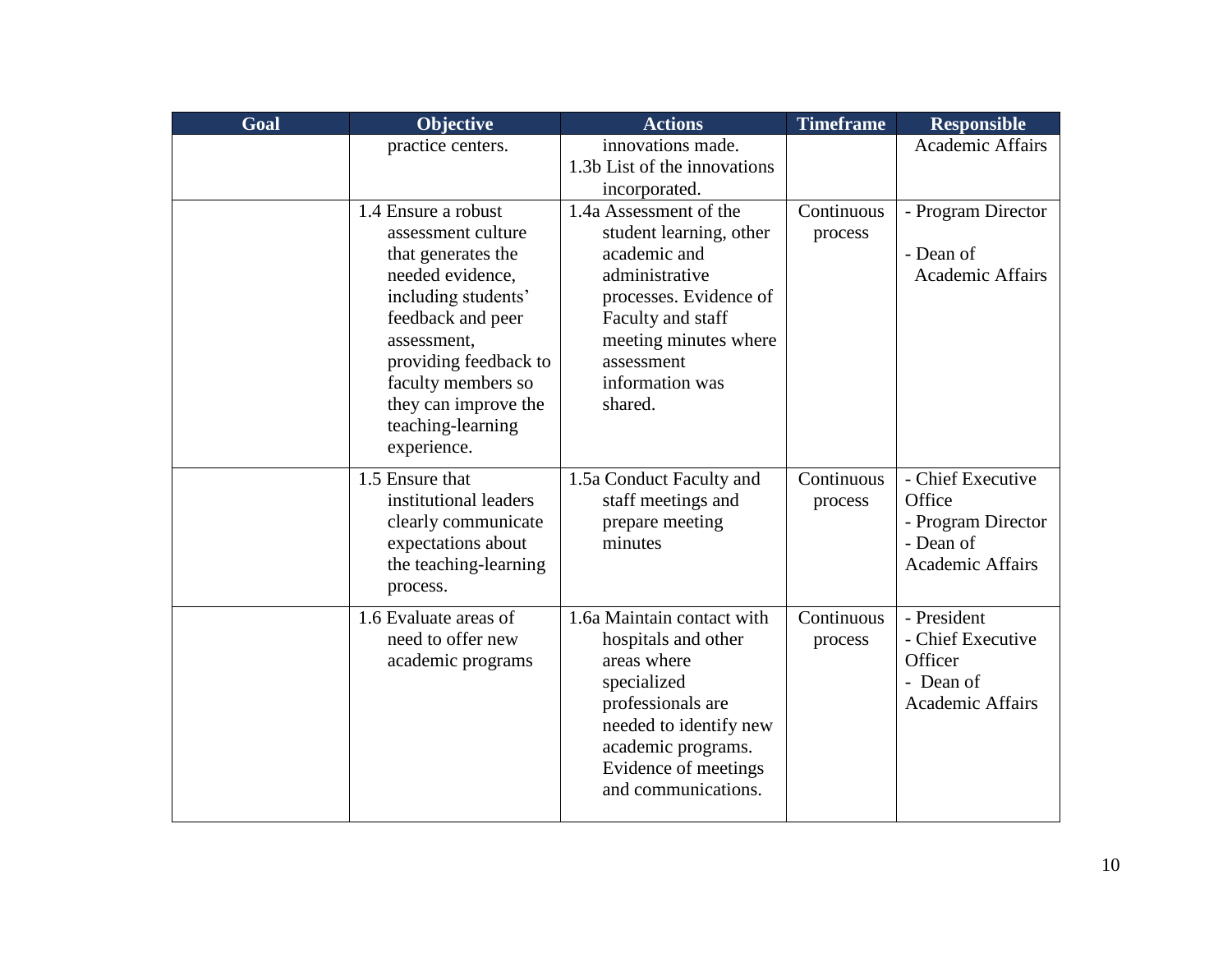| Goal                            | Objective                                                                                                                            | <b>Actions</b>                                                                                                                                                                                                                                        | <b>Timeframe</b>      | <b>Responsible</b>                                                                        |
|---------------------------------|--------------------------------------------------------------------------------------------------------------------------------------|-------------------------------------------------------------------------------------------------------------------------------------------------------------------------------------------------------------------------------------------------------|-----------------------|-------------------------------------------------------------------------------------------|
|                                 |                                                                                                                                      | 1.6b Develop proposals for<br>new academic<br>programs to be<br>submitted for<br>authorization.                                                                                                                                                       |                       |                                                                                           |
|                                 | 1.7 Complete<br>accreditation<br>processes (MSCHE,<br>and others that can be<br>identified) to<br>guarantee quality of<br>education. | 1.7a Develop required<br>documentation for<br>accreditation<br>processes.<br>1.7b Conduct self-study as<br>required by accrediting<br>agencies.<br>1.7c Maintain high quality<br>of education and<br>services as required by<br>accrediting agencies. | Continuous            | - Chief Executive<br>Officer<br>- Dean of<br><b>Academic Affairs</b>                      |
| 2. Ensure student<br>excellence | 2.1 Promote the well-<br>being of our students<br>as a key aspect for<br>the academic success.                                       | 2.1a Administer needs<br>assessment<br>questionnaire to be<br>completed by students.<br>2.1b Provide<br>documentation about<br>the importance of<br>ensuring the students'<br>well-being.                                                             | Continuous<br>process | - Chief Executive<br>Office<br>- Program Director<br>- Dean of<br><b>Academic Affairs</b> |
|                                 | 2.2 Maintain efforts to<br>recruit more excellent<br>and diverse students                                                            | 2.2a Maintain the<br>admission process and<br>continually evaluate<br>the procedures.                                                                                                                                                                 | Continuous<br>process | - Director of<br>Admissions                                                               |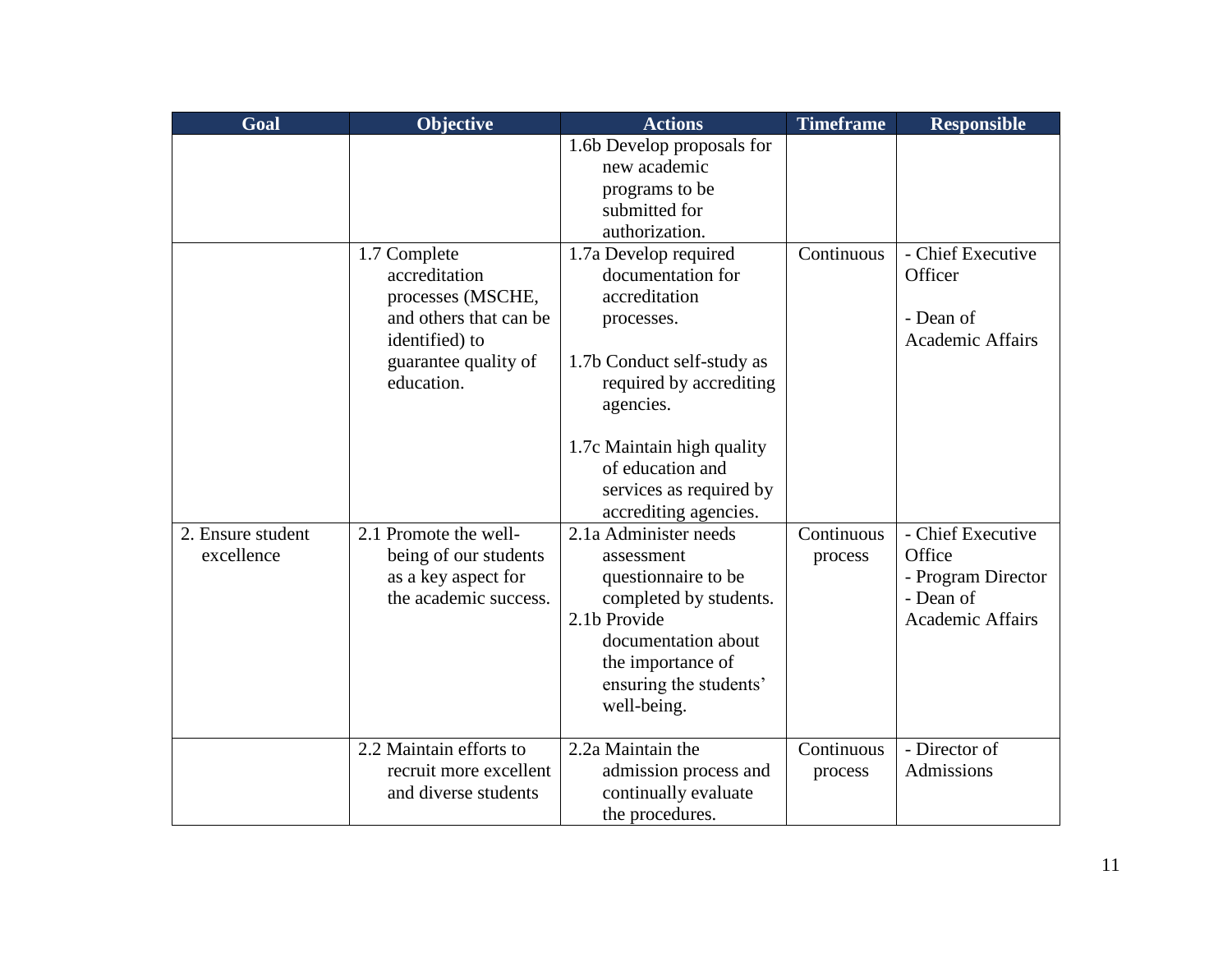| Goal | Objective                             | <b>Actions</b>                                                                                                                                                                                                                                                                                                                                                                                         | <b>Timeframe</b>        | <b>Responsible</b>              |
|------|---------------------------------------|--------------------------------------------------------------------------------------------------------------------------------------------------------------------------------------------------------------------------------------------------------------------------------------------------------------------------------------------------------------------------------------------------------|-------------------------|---------------------------------|
|      | 2.3 Provide initial                   | 2.2b Maintain updated the<br>institutional web site<br>and ensure it offers<br>important information<br>about the institution<br>and our programs.<br>2.3a Scheduling of                                                                                                                                                                                                                               | August                  | - Student                       |
|      | guidance to all<br>incoming students. | guidelines that include<br>hours of library<br>services and academic<br>and economic<br>resources, offered<br>before the beginning of<br>classes, in accordance<br>with the Student<br>Regulations and the<br>duties of the Counselor<br>and the Librarian.<br>2.3b Minimum of 80%<br>satisfaction with the<br>guidance received<br>students.<br>2.3c Attendance sheets for<br>orientation activities. | at<br>January<br>annual | Counselor<br>- Program Director |
|      |                                       | 2.3d Photographic evidence<br>of activities.                                                                                                                                                                                                                                                                                                                                                           |                         |                                 |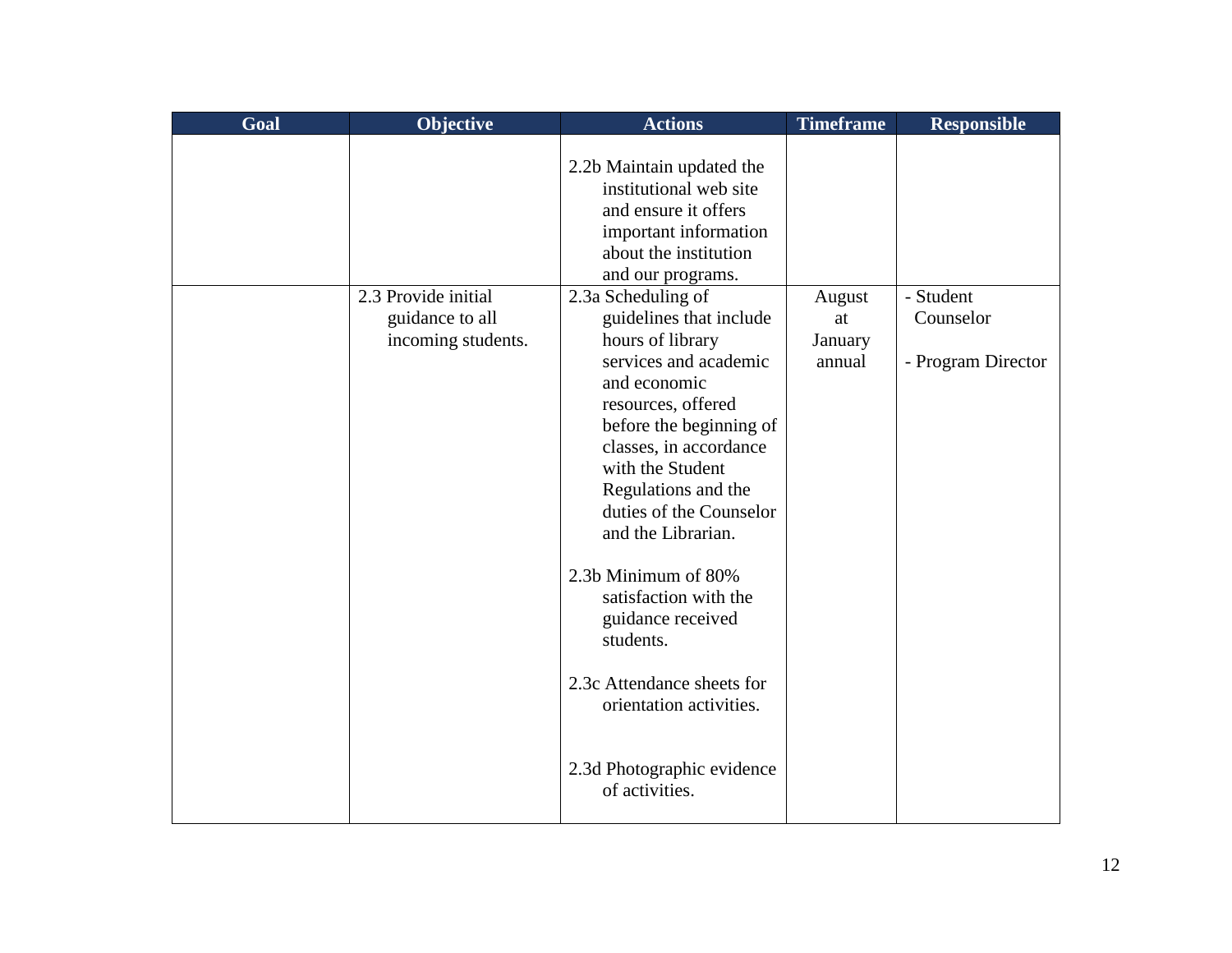| Goal | Objective                                                                                                                  | <b>Actions</b>                                                                                                                                                                                                                                                                                                                     | <b>Timeframe</b>                | <b>Responsible</b>      |
|------|----------------------------------------------------------------------------------------------------------------------------|------------------------------------------------------------------------------------------------------------------------------------------------------------------------------------------------------------------------------------------------------------------------------------------------------------------------------------|---------------------------------|-------------------------|
|      | 2.4 Offer activities for<br>the development and<br>updating of<br>information<br>competences.                              | 2.4a Plan of activities for<br>the integration of<br>information<br>competences into the<br>academic curriculum.<br>2.4b Reports of requests<br>and referrals for<br>guidance and<br>assistance received and<br>the results of the<br>services offered.<br>2.4c Minimum of 80%<br>satisfaction with the<br>activities carried out. |                                 |                         |
|      | 2.5 Respond promptly to<br>requests or referrals<br>from teachers for<br>academic, financial<br>or personal<br>assistance. | 2.4d Lists of participants.<br>2.5a Positive assessment of<br>students on support<br>structures and services.<br>2.5b Reports of requests<br>and referrals for<br>guidance and<br>assistance.<br>2.5cReport of the results of<br>the services offered.                                                                             | August -<br>September<br>yearly | - Academic<br>Counselor |
|      | 2.6 Estimate academic<br>and personal needs of                                                                             | 2.6a Attention of needs<br>plan and activities of                                                                                                                                                                                                                                                                                  | continuous<br>process           | - Academic<br>Counselor |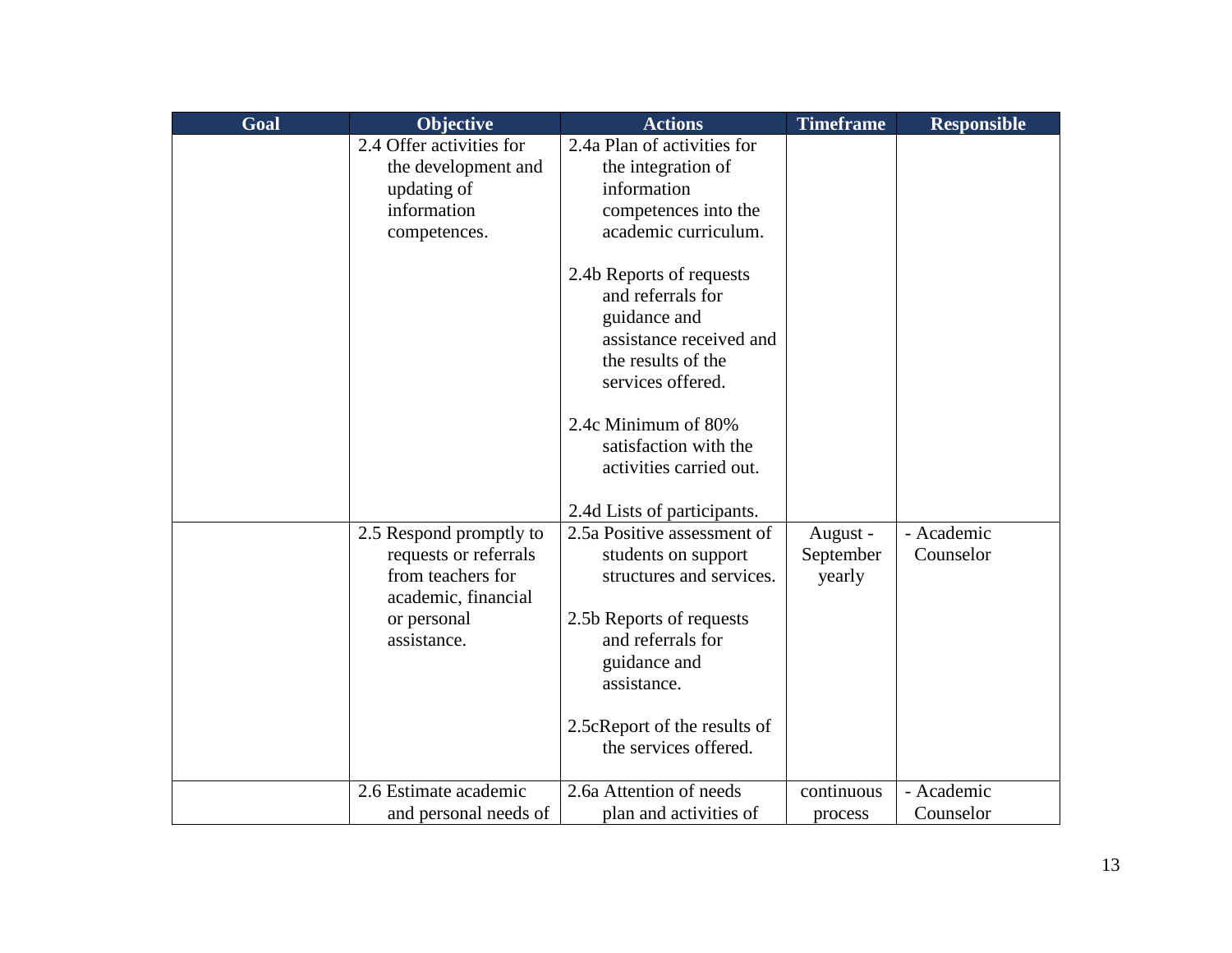| Goal | Objective               | <b>Actions</b>              | <b>Timeframe</b> | <b>Responsible</b> |
|------|-------------------------|-----------------------------|------------------|--------------------|
|      | students in general     | service to the students.    |                  |                    |
|      | through analysis of     |                             |                  |                    |
|      | applications and        |                             |                  |                    |
|      | referrals, and annual   |                             |                  |                    |
|      | internal survey.        |                             |                  |                    |
|      | 2.7 Provide activities  | 2.7a Reports of activities  | November         | - Academic         |
|      | such as workshops,      | carried out.                | to               | Counselor          |
|      | distribution of         | 2.7b Lists of participants. | April            |                    |
|      | literature or guides,   |                             | Annual           |                    |
|      | or seminars on          | 2.7c Minimum of 80%         |                  |                    |
|      | learning strategies,    | satisfaction in the         |                  |                    |
|      | study techniques,       | evaluation of the           |                  |                    |
|      | preparation of reports  | counseling office.          |                  |                    |
|      | or presentations,       |                             |                  |                    |
|      | relaxation techniques   |                             |                  |                    |
|      | and others, according   |                             |                  |                    |
|      | to the identified       |                             |                  |                    |
|      | needs.                  |                             |                  |                    |
|      | 2.8 Effectively support | 2.8a Participation of the   | continuous       | - Program Director |
|      | the professional        | students in committees      | process          |                    |
|      | development of          | of the Program              |                  | - Student          |
|      | students beyond the     | according to the            |                  | Counselor          |
|      | classroom.              | Regulation.                 |                  |                    |
|      |                         |                             |                  | - Dean of          |
|      |                         | 2.8b Organization of        |                  | Academic Affairs   |
|      |                         | classes in accordance       |                  |                    |
|      |                         | with the Regulations.       |                  | - Executive        |
|      |                         |                             |                  | Director           |
|      |                         | 2.8c Association            |                  |                    |
|      |                         | organization in             |                  |                    |
|      |                         | accordance with             |                  |                    |
|      |                         | Regulation                  |                  |                    |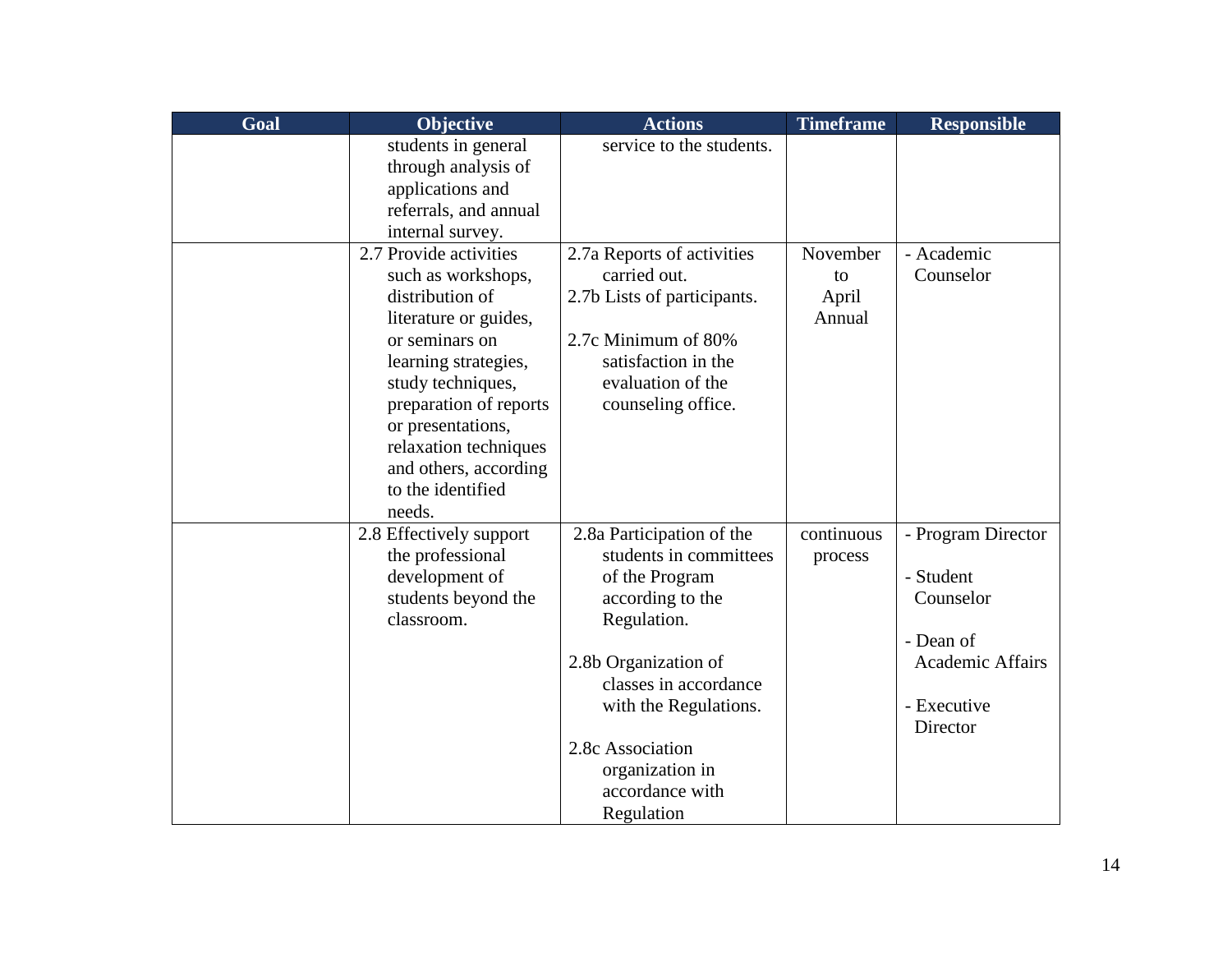| Goal                           | Objective                                                                                                         | <b>Actions</b>                                                                                                                                                                                             | <b>Timeframe</b>                     | <b>Responsible</b>                                |
|--------------------------------|-------------------------------------------------------------------------------------------------------------------|------------------------------------------------------------------------------------------------------------------------------------------------------------------------------------------------------------|--------------------------------------|---------------------------------------------------|
|                                |                                                                                                                   | 2.8d Dissemination of<br>information on<br>organizations and<br>professional activities.                                                                                                                   |                                      |                                                   |
|                                |                                                                                                                   | 2.8e Recognition and<br>encouragement of<br>participation in<br>professional<br>organizations and<br>activities by faculty<br>and administration,<br>including scholarships<br>for academic<br>excellence. |                                      |                                                   |
|                                |                                                                                                                   | 2.8f Reports of logistical<br>and resource support to<br>student activities.                                                                                                                               |                                      |                                                   |
| 3. Institutional<br>Excellence | 3.1 Ensure adequate<br>linkage between the<br>Strategic Plan and the<br>budget of the<br>Program.                 | 3.1 Accounts reconciliation<br>report                                                                                                                                                                      | continuous<br>process                | - Administrator<br>- Comptroller<br>Institutional |
|                                | 3.2 Publish contributions<br>and achievements of<br>the institution to the<br>internal and external<br>community. | 3.2a Graphic evidence of<br>the type and quantity<br>of communication<br>activities<br>(communication,                                                                                                     | Variable<br>according to<br>calendar | - Director of<br>Admissions                       |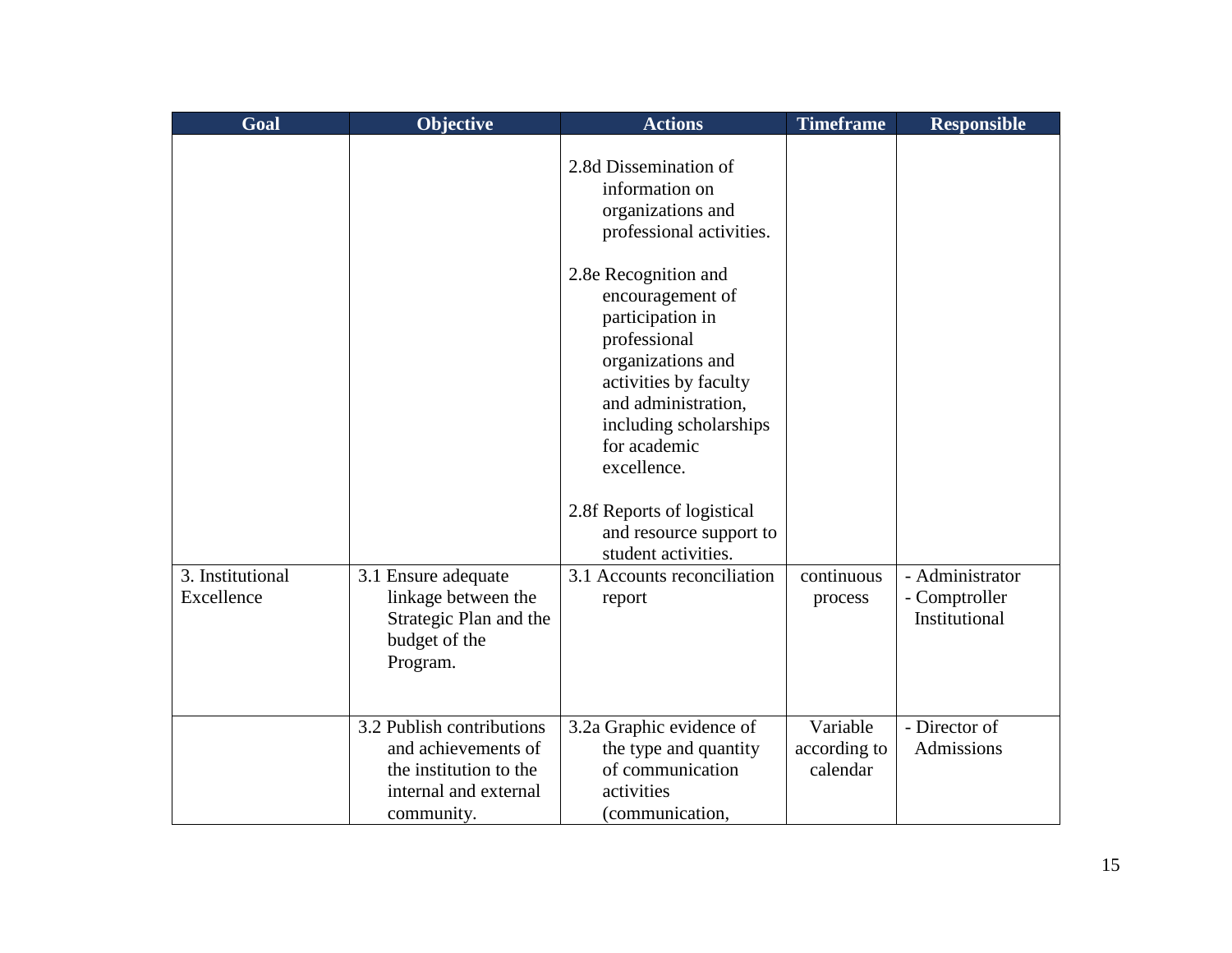| Goal | Objective                                                                                                                                                                        | <b>Actions</b>                                                                                                                                                                                                                                                                                                                                                                          | <b>Timeframe</b>                     | <b>Responsible</b>                                          |
|------|----------------------------------------------------------------------------------------------------------------------------------------------------------------------------------|-----------------------------------------------------------------------------------------------------------------------------------------------------------------------------------------------------------------------------------------------------------------------------------------------------------------------------------------------------------------------------------------|--------------------------------------|-------------------------------------------------------------|
|      | 3.3 Cultivate ties of<br>belonging between<br>the students and<br>alumni and the<br>Institution<br>(extracurricular<br>activities, support<br>programs, quality of<br>services). | participation in clinics,<br>radio programs,<br>participation in<br>activities in the<br>practice centers,<br>bulletin, and Internet).<br>3.2b Attendance sheets.<br>3.2c Positive evaluation of<br>students about the<br>institution, support<br>structures and services.<br>3.2d Students' participation<br>in activities<br>3.3a Record of<br>extracurricular<br>activities offered. | Variable<br>according to<br>calendar | - Director of<br>Admissions<br>- Chief Executive<br>Officer |
|      | 3.4 Cultivate ties<br>between the<br>institution and<br>external community                                                                                                       | 3.4a Offer and keep record<br>of activities for the<br>external community,<br>such as health fair,<br>presentations, sports                                                                                                                                                                                                                                                             |                                      |                                                             |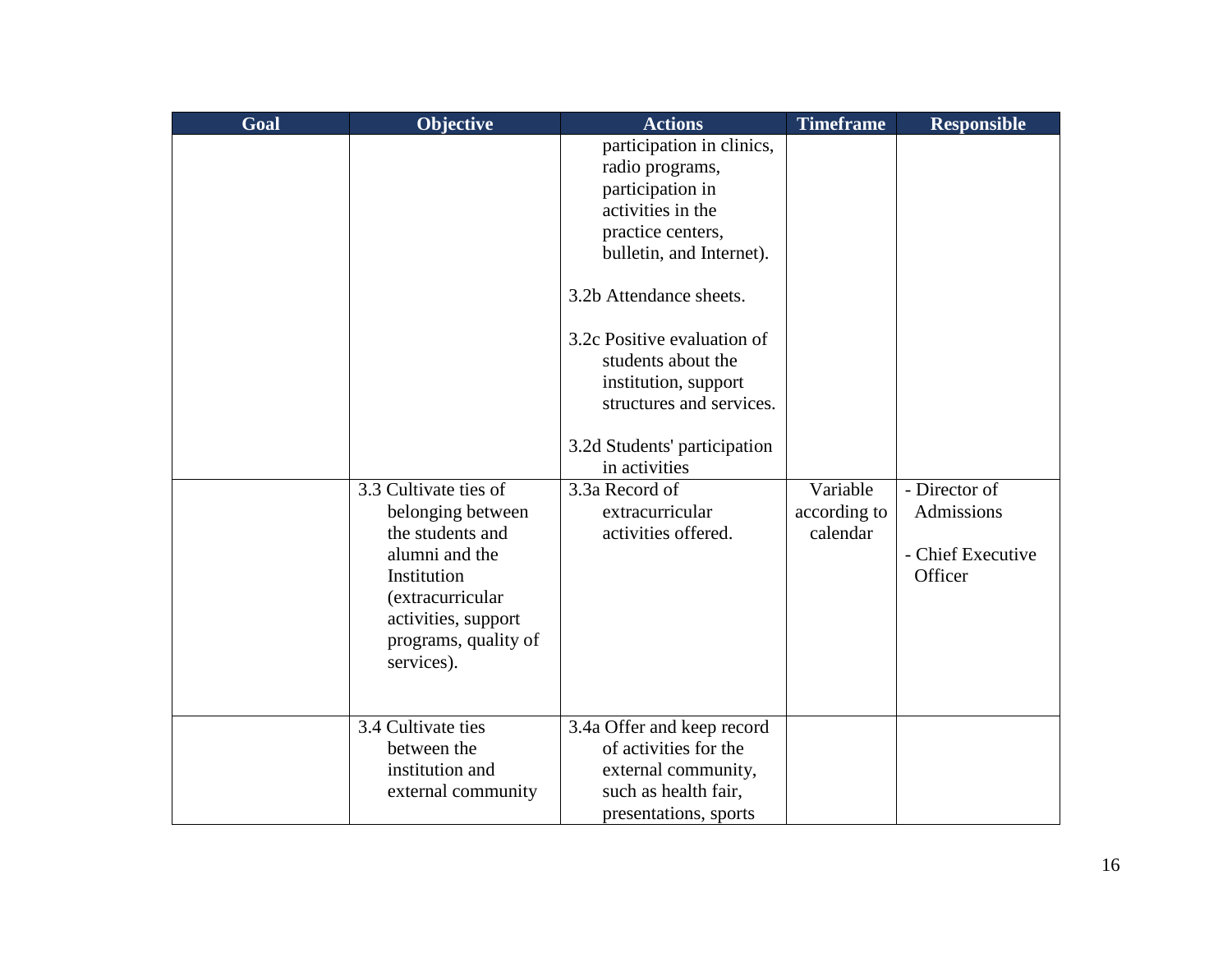| Goal              | <b>Objective</b>        | <b>Actions</b>           | <b>Timeframe</b> | <b>Responsible</b>      |
|-------------------|-------------------------|--------------------------|------------------|-------------------------|
|                   |                         | activities, among        |                  |                         |
|                   |                         | others.                  |                  |                         |
| 5. Ensure an      | 4.1 Encourage faculty   | 4.1a Offer workshops and | Continuous       | - Program Director      |
| excellent faculty | members to conduct      | presentations about      |                  |                         |
|                   | research and publish    | research and             |                  | - Dean of               |
|                   | or present their        | publications. Keep       |                  | <b>Academic Affairs</b> |
|                   | findings.               | attendance sheets for    |                  |                         |
|                   |                         | record.                  |                  |                         |
|                   |                         |                          |                  |                         |
|                   |                         |                          |                  |                         |
|                   |                         | 4.1b Share information   |                  |                         |
|                   |                         | about professional       |                  |                         |
|                   |                         | journals and             |                  |                         |
|                   |                         | conferences where        |                  |                         |
|                   |                         | research results can be  |                  |                         |
|                   |                         | presented. Evidence of   |                  |                         |
|                   |                         | emails and printed       |                  |                         |
|                   |                         | information shared       |                  |                         |
|                   |                         | with faculty members.    |                  |                         |
|                   | 4.2 Increase the number | 4.2a Continue efforts to | Continuous       | - Chief Executive       |
|                   | of faculty members      | recruit faculty          |                  | Officer                 |
|                   | with terminal degrees   | members with terminal    |                  |                         |
|                   |                         | degrees in the areas of  |                  |                         |
|                   |                         | specialization.          |                  |                         |
|                   |                         | Evidence of newspaper    |                  |                         |
|                   |                         | publications, Internet   |                  |                         |
|                   |                         | and Web site.            |                  |                         |
|                   | 4.3 Encourage faculty   | 4.3a Support faculty by  | Continuous       | - Chief Executive       |
|                   | members to continue     | providing funding to     |                  | Officer                 |
|                   | advanced degrees        | continue advanced        |                  |                         |
|                   |                         | degrees. Evidence of     |                  | -President              |
|                   |                         | funding support.         |                  |                         |